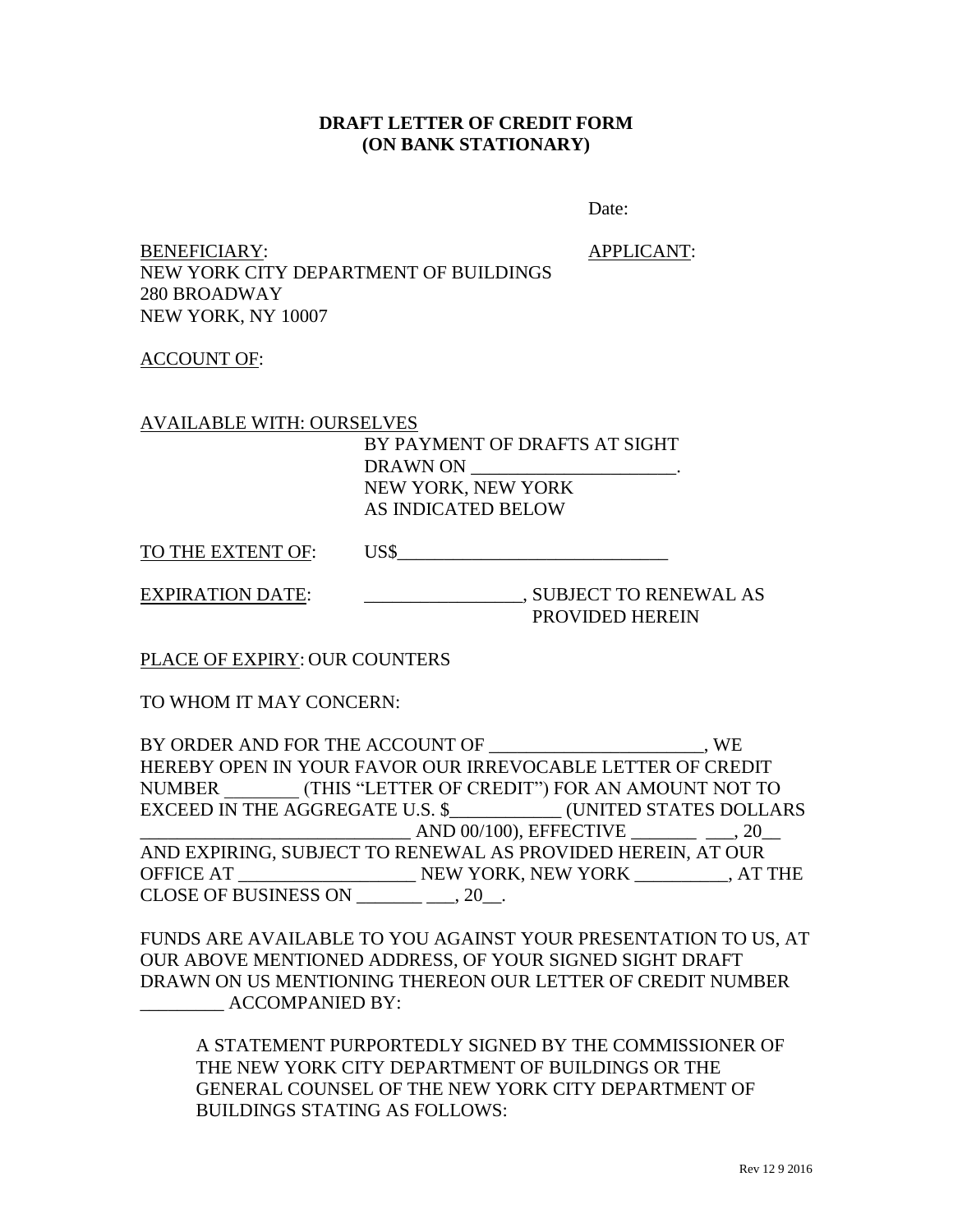"PURSUANT TO THE NEW YORK CITY ADMINISTRATIVE CODE §28-502.2.2 , THE RULES OF THE CITY OF NEW YORK §49-14 AND A CERTAIN LETTER AGREEMENT BETWEEN AND THE CITY OF NEW YORK DEPARTMENT OF BUILDINGS, THE NEW YORK CITY DEPARTMENT OF BUILDINGS IS ENTITLED TO DRAW THE AMOUNT OF U.S. \$ (UNITED STATES DOLLARS \_\_\_\_\_\_\_\_\_\_\_\_\_\_\_\_\_\_AND 00/100) UNDER LETTER OF CREDIT NUMBER \_\_\_\_\_\_ ISSUED BY \_\_\_\_\_\_\_\_\_\_\_\_\_\_\_\_ IN CONNECTION WITH \_\_\_\_\_\_\_\_\_\_\_\_\_\_\_\_\_\_\_\_\_\_\_\_\_\_\_\_\_'S OUTDOOR ADVERTISING COMPANY AND SIGN INVENTORY REGISTRATION."

PARTIAL AND MULTIPLE DRAWINGS ARE PERMITTED HEREUNDER.

IT IS A CONDITION OF THIS LETTER OF CREDIT THAT IT SHALL BE AUTOMATICALLY RENEWED, WITHOUT AMENDMENT, FOR ADDITIONAL PERIODS OF ONE YEAR EACH (EACH EXPIRING ON ) FROM THE PRESENT OR ANY FUTURE EXPIRATION DATE, UNLESS AT LEAST 90 CALENDAR DAYS PRIOR TO THE EFFECTIVE EXPIRATION DATE WE NOTIFY YOU IN WRITING DELIVERED BY CERTIFIED MAIL, RETURN RECEIPT REQUESTED TO YOUR ADDRESS SET FORTH ABOVE, ATTENTION: GENERAL COUNSEL, THAT WE ELECT NOT TO RENEW THIS LETTER OF CREDIT FOR ANY FURTHER ADDITIONAL PERIOD. IN SUCH EVENT, YOU MAY DRAW UP TO THE AVAILABLE AMOUNT HEREOF AS PROVIDED ABOVE.

THIS LETTER OF CREDIT IS NOT TRANSFERABLE.

EXCEPT AS OTHERWISE SPECIFIED HEREIN, THIS LETTER OF CREDIT IS SUBJECT TO THE INTERNATIONAL STANDBY PRACTICES, INTERNATIONAL CHAMBER OF COMMERCE PUBLICATION 590 (THE "ISP") AND IT SHALL BE DEEMED TO BE A CONTRACT MADE UNDER, AND AS TO MATTERS NOT GOVERNED BY THE ISP, SHALL BE GOVERNED BY AND CONSTRUED IN ACCORDANCE WITH, THE LAWS OF THE STATE OF NEW YORK AND APPLICABLE U.S. FEDERAL LAW.

THIS LETTER OF CREDIT SETS FORTH IN FULL THE TERMS OF OUR UNDERTAKING, AND SUCH UNDERTAKING SHALL NOT IN ANY WAY BE AMENDED, MODIFIED, OR AMPLIFIED BY REFERENCE TO ANY DOCUMENT, INSTRUMENT OR AGREEMENT REFERRED TO HEREIN IN WHICH THIS LETTER OF CREDIT IS REFERRED TO OR TO WHICH THIS LETTER OF CREDIT RELATES AND ANY SUCH REFERENCE SHALL NOT BE DEEMED TO INCORPORATE HEREIN BY REFERENCE ANY SUCH DOCUMENT, INSTRUMENT, OR AGREEMENT.

IF WE RECEIVE YOUR DRAFT AND STATEMENT, AS MENTIONED ABOVE, IN PERSON, BY CERTIFIED MAIL, POSTAGE PREPAID, RETURN RECEIPT REQUESTED, OR BY NATIONALLY RECOGNIZED OVERNIGHT COURIER